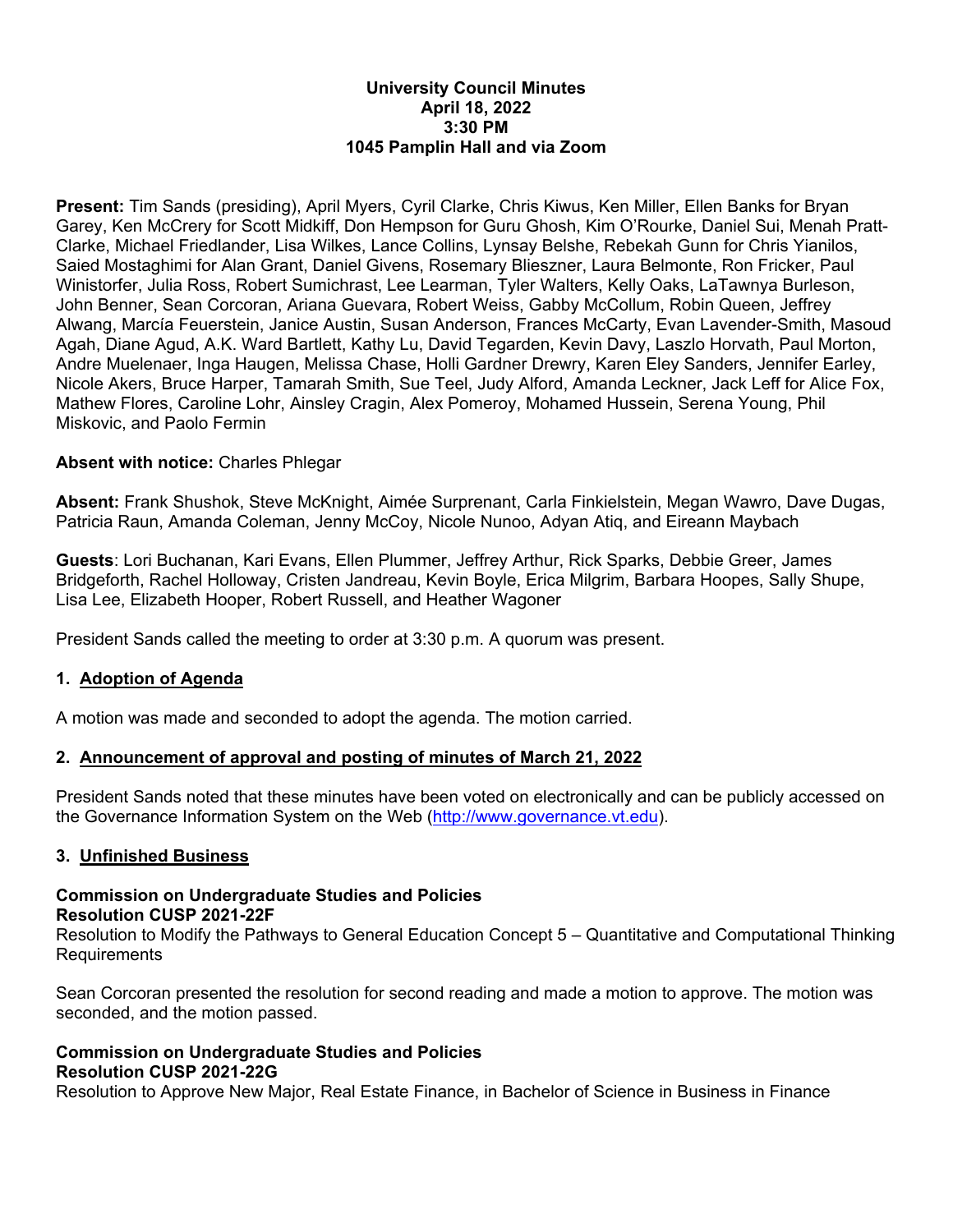Sean Corcoran presented the resolution for second reading and made a motion to approve. The motion was seconded, and the motion passed.

## **Commission on Undergraduate Studies and Policies Resolution CUSP 2021-22H**

Resolution to Approve the Establishment of the Department of Real Estate

Sean Corcoran presented the resolution for second reading and made a motion to approve. The motion was seconded, and the motion passed.

#### **Commission on Faculty Affairs Resolution CFA 2021-22C**

Resolution to Clarify Language in the Faculty Handbook Regarding Extending the Tenure and Continued Appointment Clock

Robin Queen presented the resolution for second reading and made a motion to approve. The motion was seconded, and the motion passed.

## **Commission on Research Resolution COR 2021-22A Commission on Faculty Affairs Resolution CFA 2021-22D**  Resolution to Approve Revisions to Policy 13010: Individual Conflicts of Interest and Commitment

Robin Queen presented the resolution for second reading and made a motion to approve. The motion was seconded, and the motion passed.

# **4. New Business**

#### **Commission on Student Affairs Resolution CSA 2021-22E**

Resolution for Approval of Undergraduate Student Senate Governing Documents

Ariana Guevara presented the resolution for first reading. This resolution is for the approval of the new Undergraduate Student Senate constitution and bylaws. Dr. James Bridgeforth indicated the Undergraduate Student Senate governing documents are a combination of the work of the President's Committee on Governance and the student transition team. This resolution was approved unanimously by the Undergraduate Student Senate and the Commission on Student Affairs.

#### **Commission on Faculty Affairs Resolution CFA 2021-22B**

Resolution to Revise Faculty Senate Constitution and Bylaws

Robin Queen presented the resolution for first reading. This resolution revises the Faculty Senate constitution and bylaws to align with the new University Council Constitution and Bylaws.

#### **Commission on Faculty Affairs Resolution CFA 2021-22E**

Resolution to Revise Faculty Handbook Language Regarding Appeal of Probationary Non-Reappointment

Robin Queen presented the resolution for first reading. This resolution revises the Faculty Handbook language regarding the appeal of probationary non-reappointments and directs that any non-reappointment recommendation would be provided to the candidate in writing. Additionally, this resolution establishes an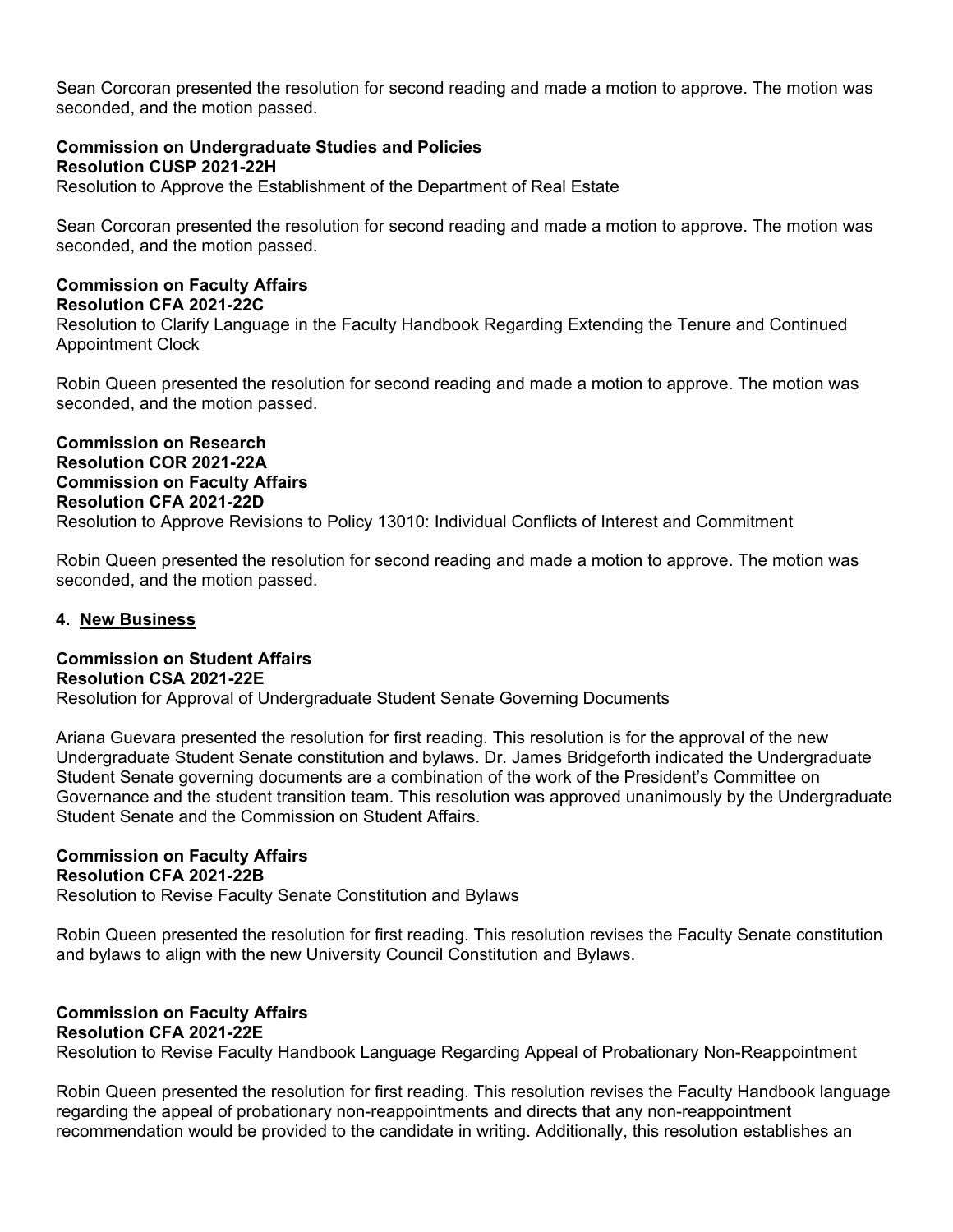automatic review of the candidate's dossier by the by the college committee and the dean. Finally, these updates provide clarification on the process for appeals.

#### **Commission on Undergraduate Studies and Policies Resolution CUSP 2021-22I**

Resolution to Approve New Major, Human Resource Management, in Bachelor of Science in Business Management

Sean Corcoran presented the resolution for first reading. This resolution will change the Human Resource Management option to a major.

## **Commission on Undergraduate Studies and Policies Resolution CUSP 2021-22J**

Resolution to Approve New Major, Entrepreneurship, Innovation, and Technology Management, in Bachelor of Science in Business Management

Sean Corcoran presented the resolution for first reading. This resolution will change the Entrepreneurship, Innovation Technology Management option to a major.

#### **Commission on Undergraduate Studies and Policies Resolution CUSP 2021-22K**

Resolution to Approve New Major, Management Consulting & Analytics, in Bachelor of Science in Business Management

Sean Corcoran presented the resolution for first reading. This resolution will change the Management Consulting & Analytics option to a major.

# **Commission on Undergraduate Studies and Policies Resolution CUSP 2021-22IL**

Resolution to Approve New Major, Integrated Agriculture Technologies, in Bachelor of Science in Plant **Science** 

Sean Corcoran presented the resolution for first reading. The School of Plant and Environmental Sciences recognizes that agriculture is experiencing a fast-paced technological revolution. This Integrated Agriculture Technologies major is anticipated to attract 20-30 additional students per year who are interested in pursuing careers in this field.

## **Commission on Undergraduate Studies and Policies Resolution CUSP 2021-22M**

Resolution to Approve New Major, Cybersecurity Management and Analytics, in Bachelor of Science in Business in Business Information Technology

Sean Corcoran presented the resolution for first reading. This resolution will change the Cybersecurity Management and Analytics option to a major.

#### **Commission on Undergraduate Studies and Policies Resolution CUSP 2021-22N**

Resolution to Establish Non-Class Holiday for Juneteenth

Sean Corcoran presented the resolution for first reading and made a motion to take action at first reading**.** The motion was seconded. The reason for taking action at a first reading is so that the information in the resolution can be distributed by Human Resources expediently. An affirmative vote of three-fourths of members present is needed to approve the motion. A vote was taken, and the motion to take action on first reading passed.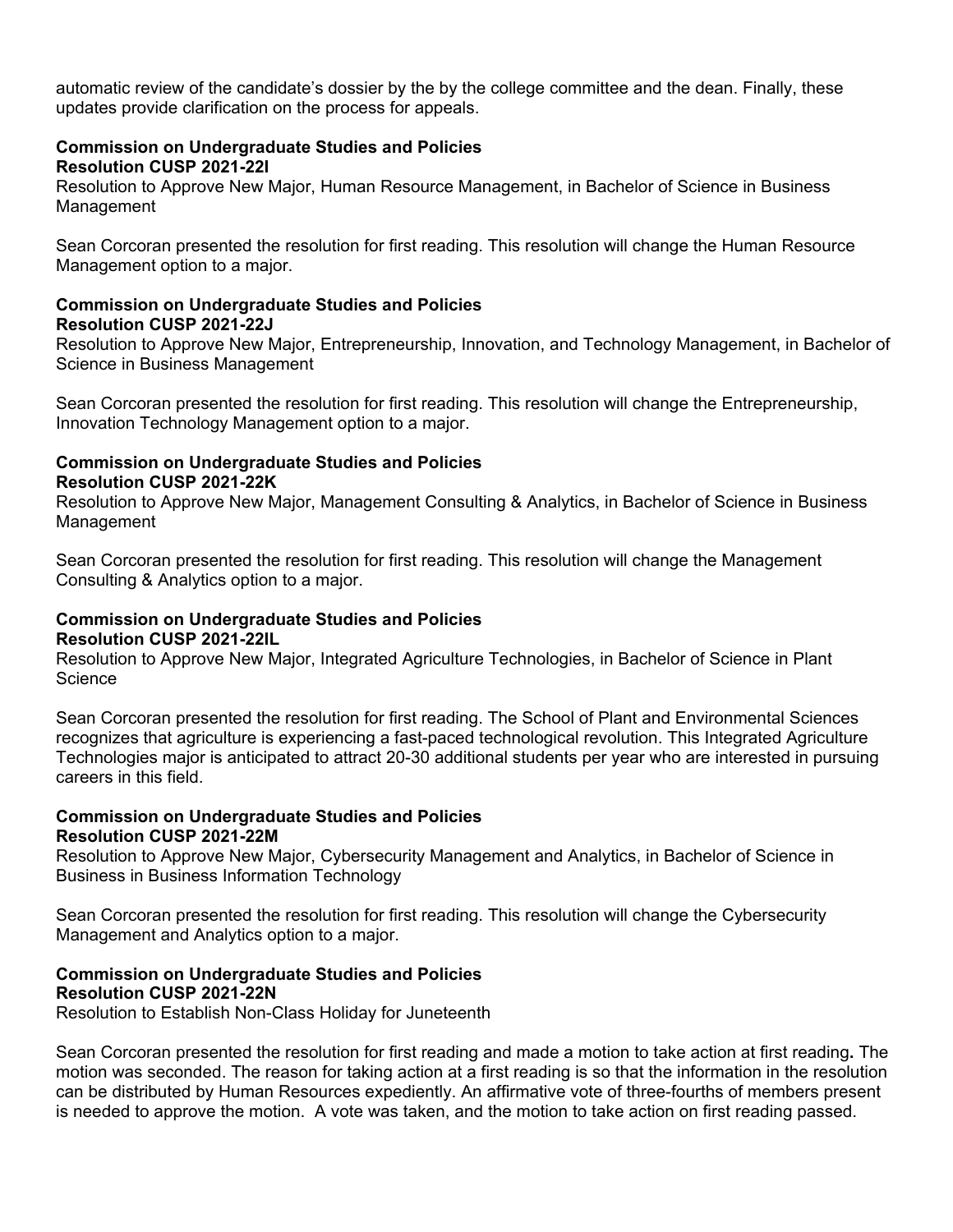A motion was then made to approve the resolution and the motion was seconded. This resolution essentially recognizes the Juneteenth holiday with classes canceled and the university closed on a permanent basis.

A concern was then raised that that the recommendations made by the Faculty Senate that led to changes in the resolution concerning the historical accuracy of Juneteenth might have inadvertently made it less historically accurate, rather than more. The spirit of Juneteenth is a celebration of freedom and condemnation of enslavement's longevity following the emancipation proclamation. By shifting the focus to the 13th amendment, we lose some of that spirit and gain a notable historical inaccuracy that undermines the element of Juneteenth critical of the afterlives of slavery. Namely, the claim that the 13th amendment ended slavery *de jure* because, as scholar Angela Davis points out in *Are Prisons Obsolete?* (2001), the 13th amendment has a loophole for incarceration that came to dominate 20th century politics. This 13th amendment loophole means, point of fact, that slavery was never fully abolished in the United States by the 13th amendment as the resolution now claims. This is also the topic of the documentary *13th*, for those who want the movie version, and is an important part of the Juneteenth story, which is why the change makes the resolution less rather than more historically accurate. Establishing Juneteenth as a university holiday is great and the graduate students unequivocally support it; this is purely in response to the changes concerning historical accuracy. The speaker did not introduce a motion to amend the resolution, however.

A vote was taken, and the motion passed.

#### **Commission on Undergraduate Studies and Policies Resolution CUSP 2021-22O**

Resolution to Establish an Academic Relief Policy

Sean Corcoran presented the resolution for first reading. This resolution is to establish a formal policy on a process that is currently informal.

A concern was raised that Section 1 and Section 2 reference academic relief requests in which policy 1025 or 1026 matters are involved as being limited to situations in which we are remedying a found violation of discrimination or harassment (Section 1) or situations in which someone is involved in an official investigation under policy 1025 or 1026 (Section 2). However, under Title IX regulations, institutions are required to offer supportive measures whether or not an individual files a formal complaint. Academic relief can be a type of supportive measure. The Office for Equity and Accessibility (OEA) worries the language in the draft suggests we would only consider academic relief as a supportive measure when someone is engaged in a formal process and suggested that the language should be revised.

If 1025 and 1026 related academic relief requests are subject to this policy, OEA requests to have an ad hoc member on the committee similar to the other campus entities referenced in the policy. As it currently reads, OEA is the only campus entity that could recommend academic relief that does not have ad hoc membership on the committee.

OEA had suggested a minor revision to 2.0 where it references private and sensitive information. OEA suggested using the same terminology as used in other places in the policy which is: medical, disability and other private information

Finally, OEA noted in several sections the proposed policy references the OEA/Title IX Coordinator as a campus entity involved in the process in different ways. There are other individuals in the office who make recommendations for academic relief, so specifically identifying the Title IX Coordinator would serve to limit to only the Title IX Coordinator. OEA suggests referencing OEA as an office similar to what the policy does with SSD, DOS and other units.

It was determined that the language would be clarified off-line, and the new language will be submitted for second reading, which is to occur on May 2, 2022.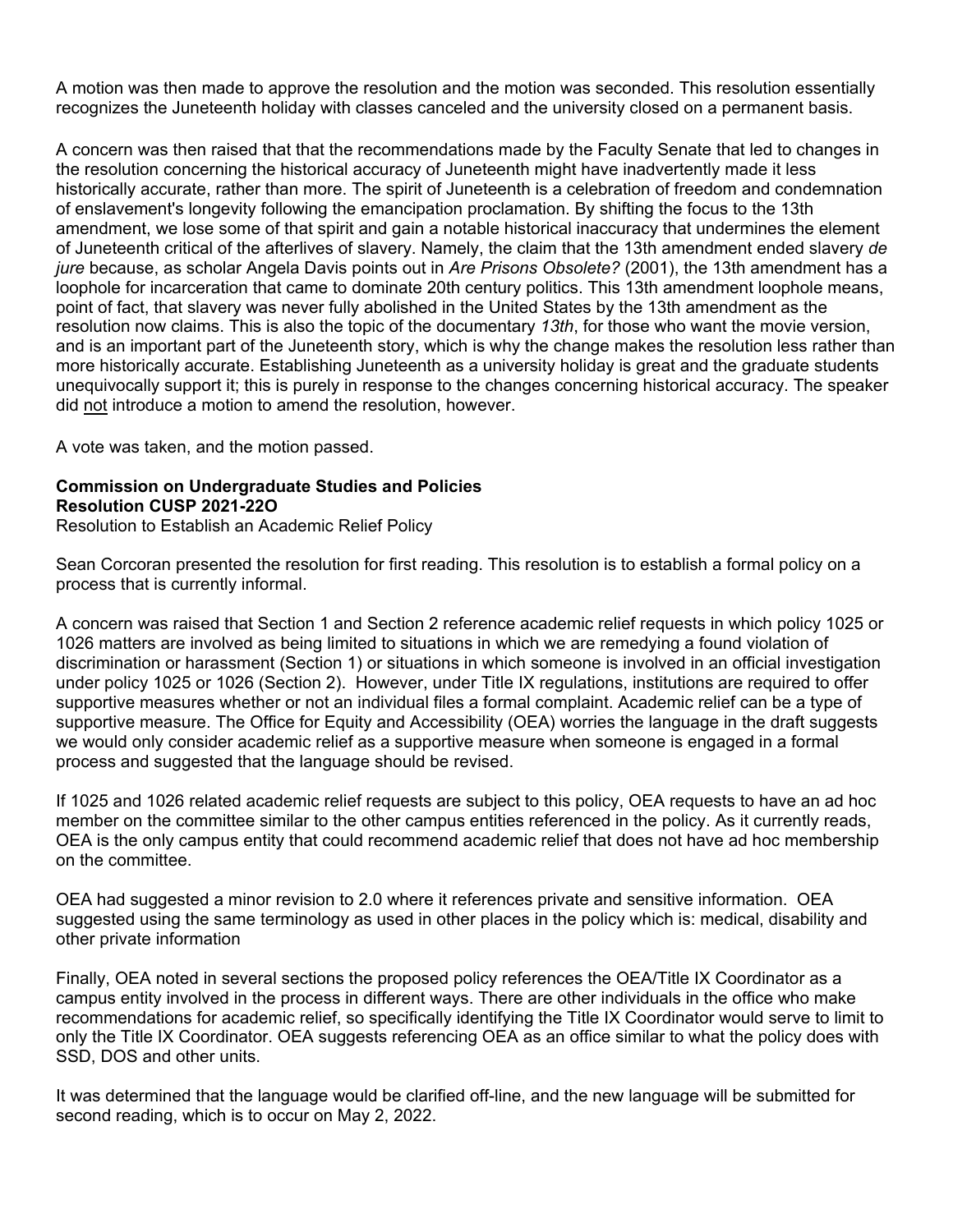# **Commission on Equal Opportunity and Diversity Resolution CEOD 2021-22A**

Resolution to Modify Presidential Policy Memorandum (PPM) 286

Gabby McCollum presented the resolution for first reading. This resolution changes the name of the Virginia Tech Strong Together Week to the Principles of Community Week.

# **Commission on Graduate and Professional Studies and Policies Resolution CGPSP 2021-22G**

Resolution to Create a Policy for the Award of Posthumous Degrees

Marcía Feuerstein presented the resolution for first reading. This is a policy that will quantify some practices that already exist across the university at different levels. It has been reviewed by all those parties prior to being submitted to the Commission on Graduate and Professional Studies and Policies. It was indicated that there are no additional reviews or approvals needed from the State Council of Higher Education for Virginia or the Southern Association of Colleges and Schools Commission on Colleges.

# **Commission on Graduate and Professional Studies and Policies Resolution CGPSP 2021-22C**

Resolution to Establish a University Policy Governing Stakeholder Representation on Task Forces and Working Groups

Marcía Feuerstein presented the resolution for first reading. This resolution addresses the concern that task forces and working groups from the university do not have sufficient representation from the groups that are most affected by the work being done.

A question was raised as to what the process was for getting this resolution to University Council. Representatives from the commission replied that the original resolution was drafted and approved by the Graduate and Professional Student Senate (GPSS). At that point, the Office of Policy and Governance advised that this resolution didn't fit under any commissions' charge and should not be moved through the governance process. The GPSS felt strongly about this resolution and decided to work with the Commission on Graduate and Professional Studies and Policies (CGPSP) to determine if the commission wanted to take this work on. The CGPSP decided to continue with this work, but determined that the resolution needed to be revised. So, the commission voted to have the Degree Requirements, Standards, Criteria, and Academic Progress (DRSCAP), a working group of the CGPSP, work on revisions to this resolution.

Next, a concern was raised as to what the premise or why the CGPSP felt it was appropriate to move this resolution through governance because this resolution does not fall within the charge of the commission. Representatives of the commission replied that CGPSP has a broad membership and the GPSS felt that this commission was the most appropriate commission to have review this resolution since graduates in particular have been historically excluded from a lot of different task forces and working groups. For practical reasons, it was decided that DRSCAP, being the only subcommittee of CGPSP, would workshop this resolution with the feedback received from various constituents. In response, it was stated that the charge of the CGPSP is to study, formulate, and recommend to University Council policies and procedures concerning on and off campus graduate academic matters, and this proposed policy does not fall within that charge. In response, commission representatives replied that the commission felt that the academic procedures and the academic needs are intertwined with task forces and working groups and that the importance of this issue compelled CGPSP to work on this resolution and show support for it.

Additionally, a question was raised as to what particular problem this resolution intended to solve. The first whereas statement indicates that task forces and working groups are a crucial part of the university workflow. What is the intent of university workflow in this whereas statement to the extent that university workflow encompasses the major elements that are responsible for the operation of the university? The speaker continued on to say that this is an inaccurate statement because in a university such as ours, the workflow is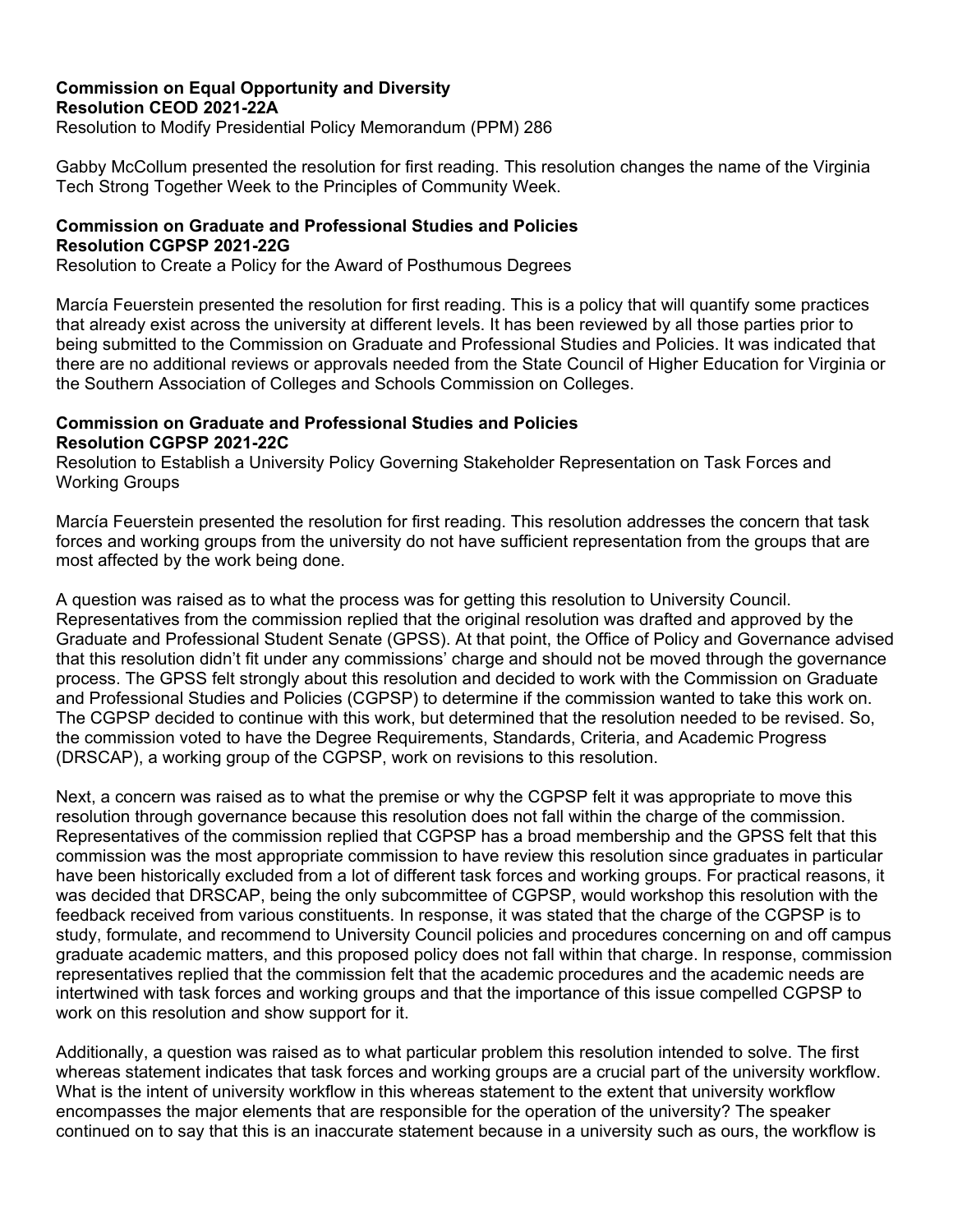dependent on direction and attention to the core mission. The core mission work is accomplished principally by academic faculty with critical support from staff and administrative leaders as well as those students who participate in that process. Once you move from the university mission the workflow is actually accomplished by individuals and groups that are accountable (representative bodies, administrators, the president of the university, and others). It is the interconnection of those that are responsible for the workflow. There is a policy structure from within which that occurs. Task forces and working groups are a tiny part of what is responsible for operating the university.

The speaker asserted further that the second part of the first whereas statement that suggests that task forces and working groups are the main research and implementation mechanism for many university policies is also inaccurate. These task forces and working groups do not have any formal outcome, are not accountable, are informally put together, and present reports to other groups or individuals. This is entirely different from a commission, which is an accountable and structured part of the institution in terms of developing policy. It is important to correct the inaccurate statement since it creates an inaccurate premise.

Questions then were raised by others as to how the process outlined in the policy would work, how practical it is, and how challenging it might be to identify stakeholders (particularly when there could be multiple stakeholders) and fill the stakeholder slots. Moreover, there may be an unintended consequence that has not been considered: Administrative leaders or representative bodies, like senates, may decide not to put together task forces or working groups. Rather, they may decide to accomplish the same end through a series of conversations with individuals, which would be a great disservice since that approach would be less transparent than utilizing a task force or working group.

President Sands indicated the resolution should be revised to address the points that were raised and how the policy would be implemented.

In response, it was indicated that the whereas statements further into the resolution give clear examples that define the important role of task forces and working groups, such as the Campus Accessibility Working Group which has a concrete impact on the built environment to this campus. The Climate Action Commitment Task Force completely revamped our sustainability policies on campus. The Sexual Violence Culture and Climate Working Group is going to be heavily impactful to sexual violence on campus.

The speaker added that this resolution addresses a problem in that the exclusion of stakeholders weakens task forces and working groups. This resolution asks that we consider the stakeholder portion. This resolution offers no obligation or commitment. The reason it should be elevated to policy is because we should always be considering the stakeholders, those most affected by an issue.

President Sands indicated that there is a need to work together to address the issue of stakeholders being represented on task forces and working groups, but there is a need to determine how the stakeholders will be identified.

A concern was then raised that from the standpoint of a policy, it is very difficult to see how this could be enforced, who would enforce it, and what would be the penalty for non-compliance. It was suggested that this is an aspirational document. The university tries to distinguish between what is considered a policy versus a best practice or a guideline. This does not seem to meet the definition of a policy per se, but instead could possibly exist in some form of guidance for task forces such as a principles or best practices.

# **5. Announcement of Approval and Posting of Commission Minutes**

These minutes have been voted on electronically and will be posted on the University web (http://www.governance.vt.edu). Note that the purpose of voting on Commission minutes is to accept them for filing. University Council Bylaws require that policy items be brought forward in resolution form for University Council action.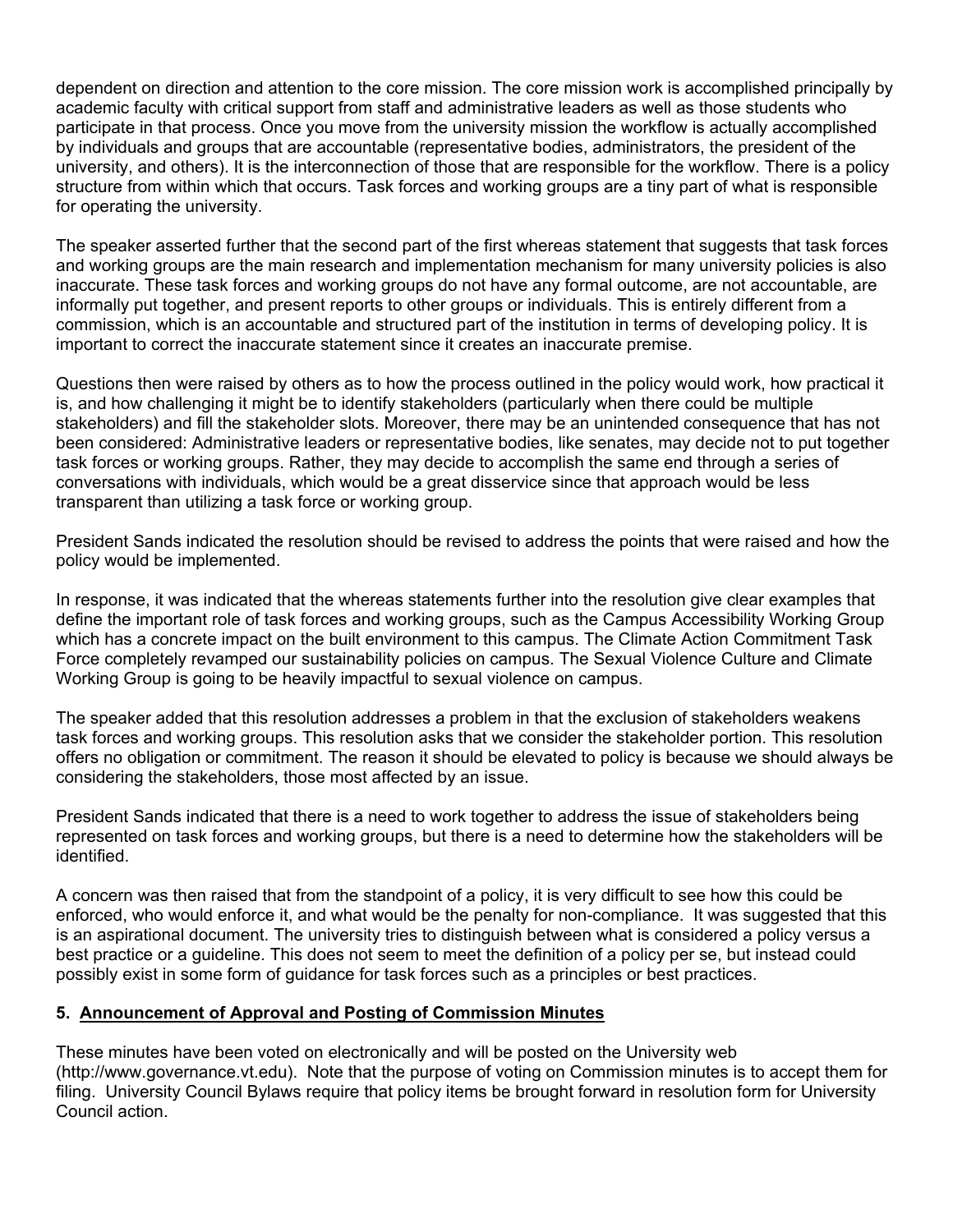- Commission on Administrative and Professional Faculty Affairs February 9, 2022
- Commission on Faculty Affairs March 4, 2022 March 18, 2022
- Commission on Graduate and Professional Studies and Policies March 2, 2022
- Commission on Outreach and International Affairs March 17, 2022
- Commission on Research February 10, 2022
- Commission on Student Affairs February 17, 2022
- Commission on Undergraduate Studies and Policies February 28, 2022 March 14, 2022 March 28, 2022
- Commission on University Support January 20, 2022 February 17, 2022

# **6. Presentation**

Ken Miller, Vice President for Finance; Elizabeth Hooper, Associate Vice President of Government and Community Relations; and Rebekah Gunn, Director of Government Relations and Roanoke Community Relations, presented a legislative update (attached).

## **7. Adjournment**

There being no further business, a motion was made to adjourn the meeting at 5:00 p.m.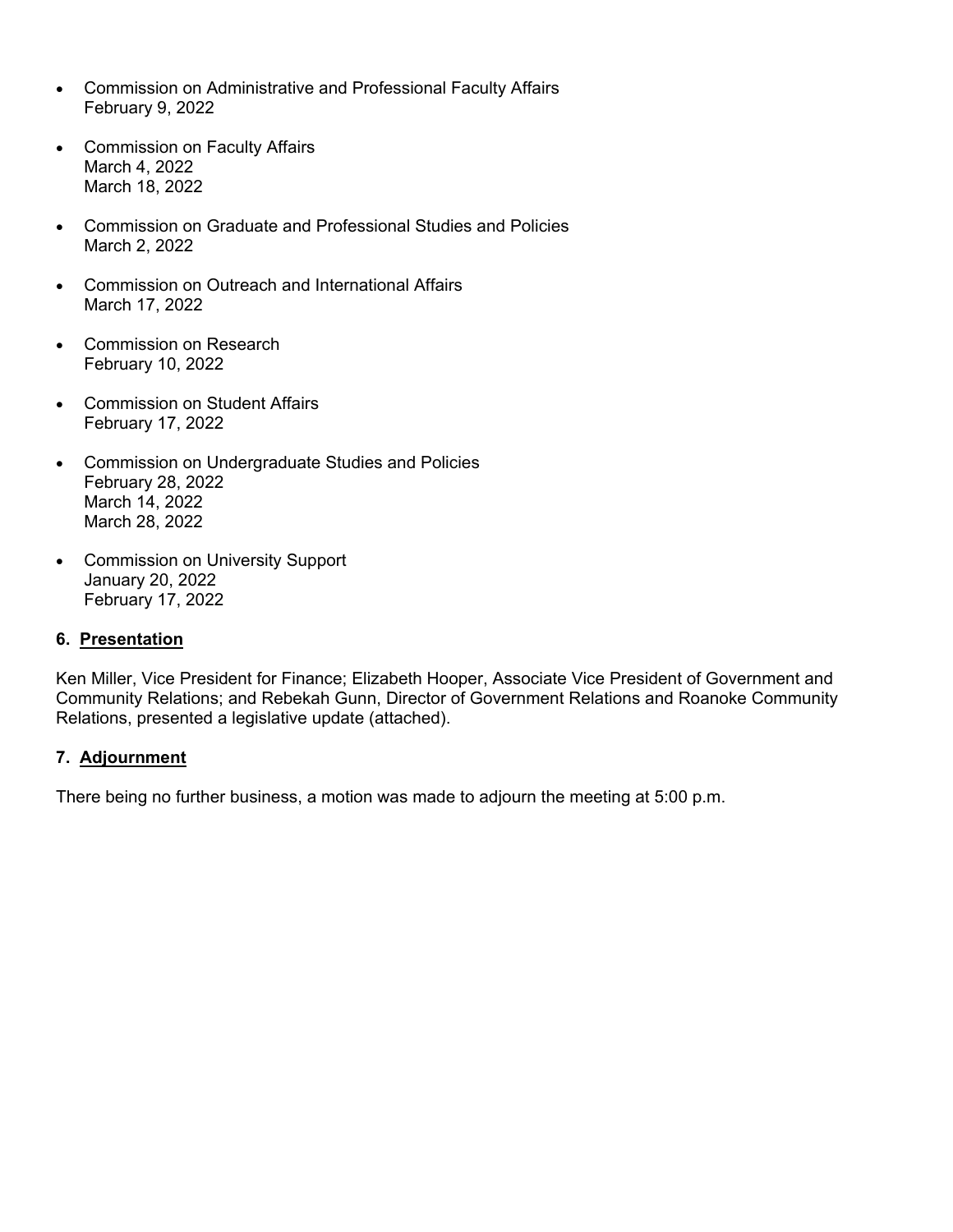

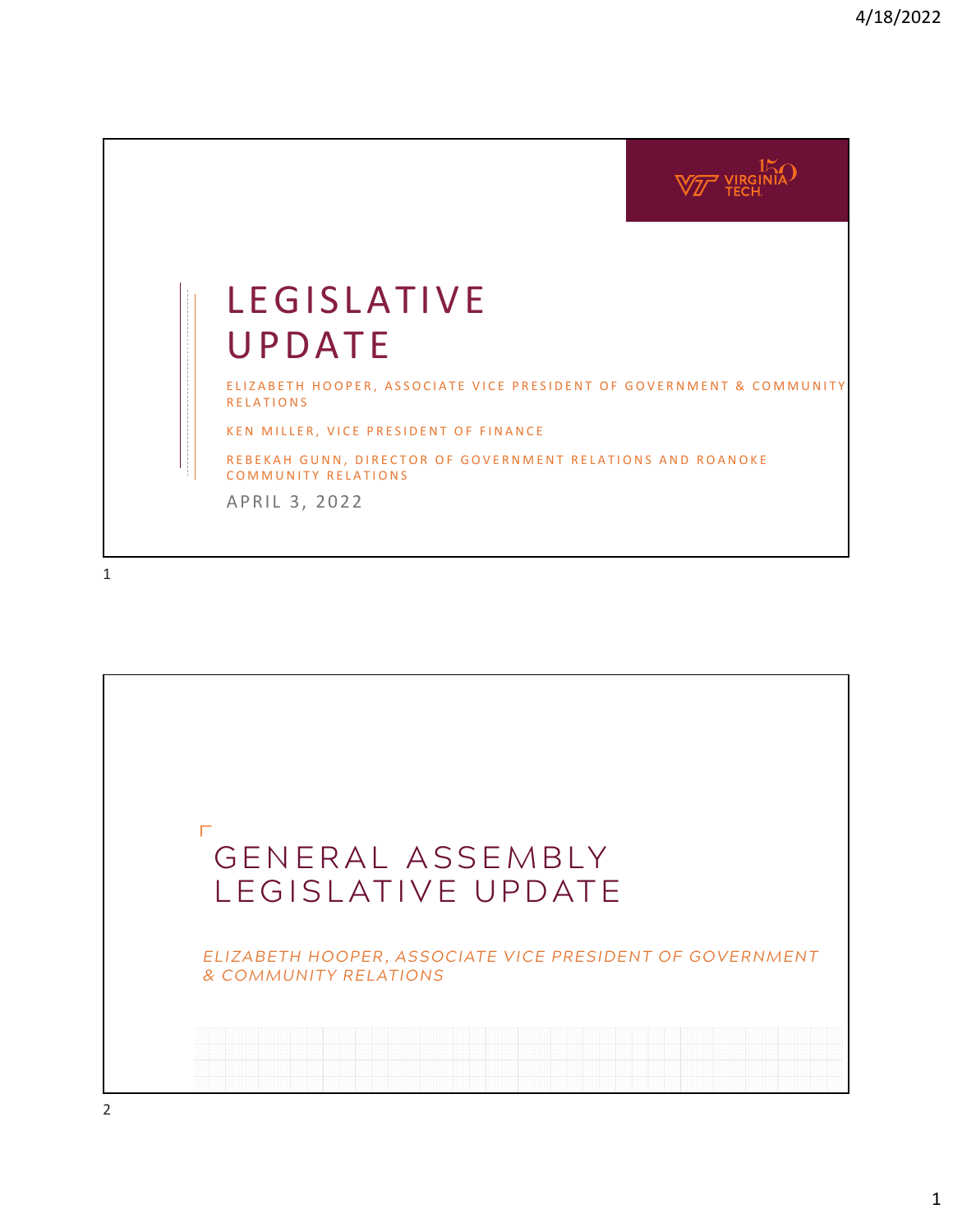

|                    | <b>General Assembly Legislative Update</b>                                |
|--------------------|---------------------------------------------------------------------------|
|                    | Legislation that PASSED or is PENDING* included:                          |
| <b>HB19/SB210</b>  | Virginia Public Procurement Act - Disclosure required by certain officers |
| <b>HB165/SB93</b>  | Bond issuance for capital projects (Hitt Hall)                            |
| HB346/SB598*       | College partnership laboratory schools (*pending*)                        |
| <b>HB355</b>       | SCHEV posting of comparative data relating to undergraduate students      |
| <b>HB507/SB223</b> | Codification of name, image, and likeness                                 |
| HB525/SB439        | Hazing: Prevention Training, Reporting requirements                       |
| <b>HB526</b>       | Provides in-state tuition for victims of human trafficking                |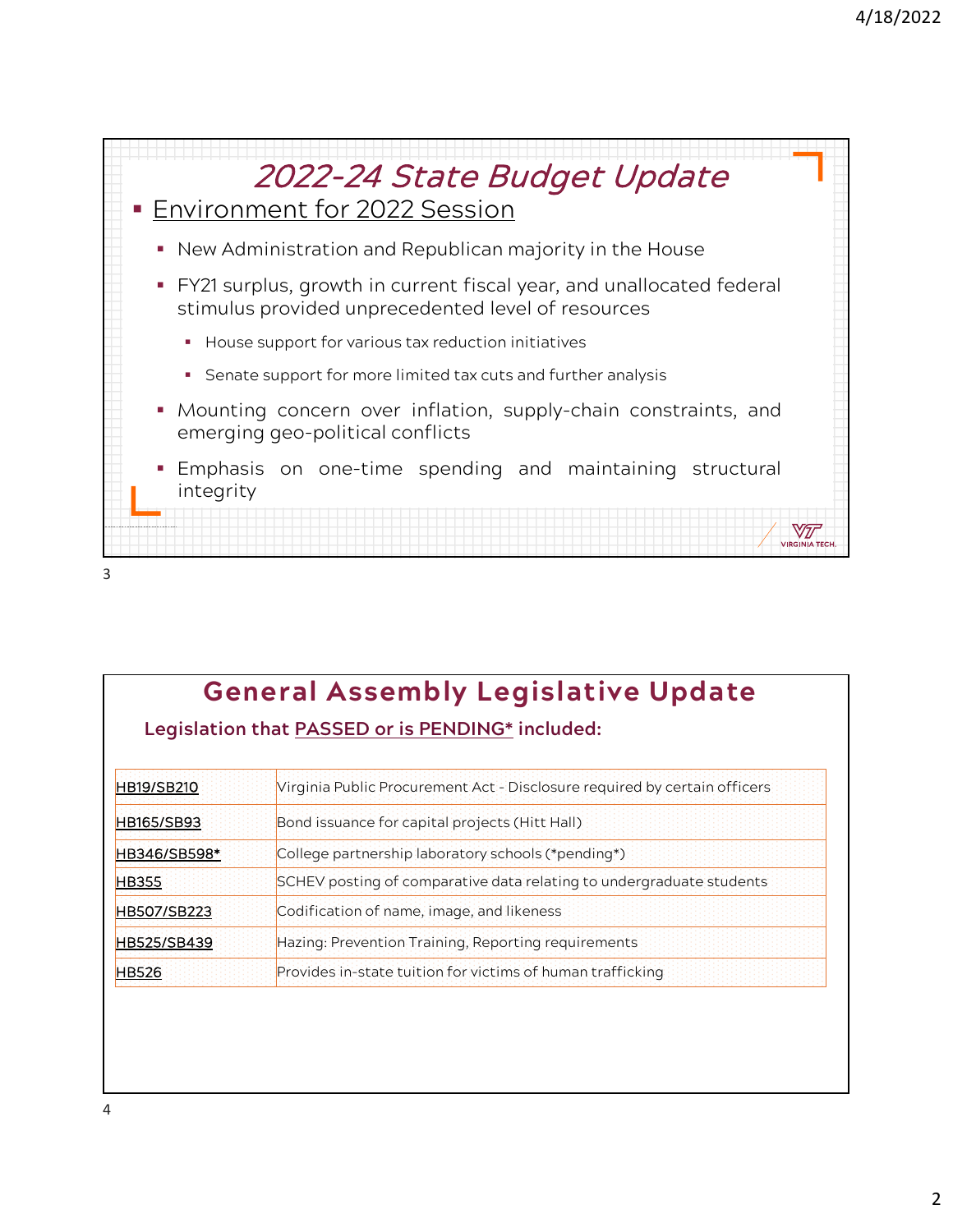# *General Assembly Legislative Update*

**Legislation that FAILED to pass included:**

| <b>HB317</b>        | Per-student enrollment-based funding for noncredit workforce training program                                  |
|---------------------|----------------------------------------------------------------------------------------------------------------|
| <b>HB320</b>        | Repeal of scheduled state minimum wage increase to more than \$11.00 per hour                                  |
| <b>HB357*</b>       | Grants for tuition, fees, books and housing to foster care students                                            |
| <b>HB539</b>        | Disclosure of disqualifying criminal convictions to applicants                                                 |
| HB732/SB159*        | Withholding of transcripts                                                                                     |
| <b>HB1120</b>       | In-state tuition and tuition waivers for members of certain American Indian tribes                             |
| <b>HB1127/SB576</b> | Betting on Virginia college sports                                                                             |
| <b>HB1226</b>       | SCHEV shall conduct a productivity analysis of academic programs                                               |
| <b>HB1333</b>       | Modifies provision of in-state tuition to children of active-duty service members                              |
| <b>SB717</b>        | Prohibits participation in Chinese sponsored talent recruitment programs or<br>receiving Chinese funded grants |

*\*While these bills failed, language relating to these policies may be considered in the budget process.* 

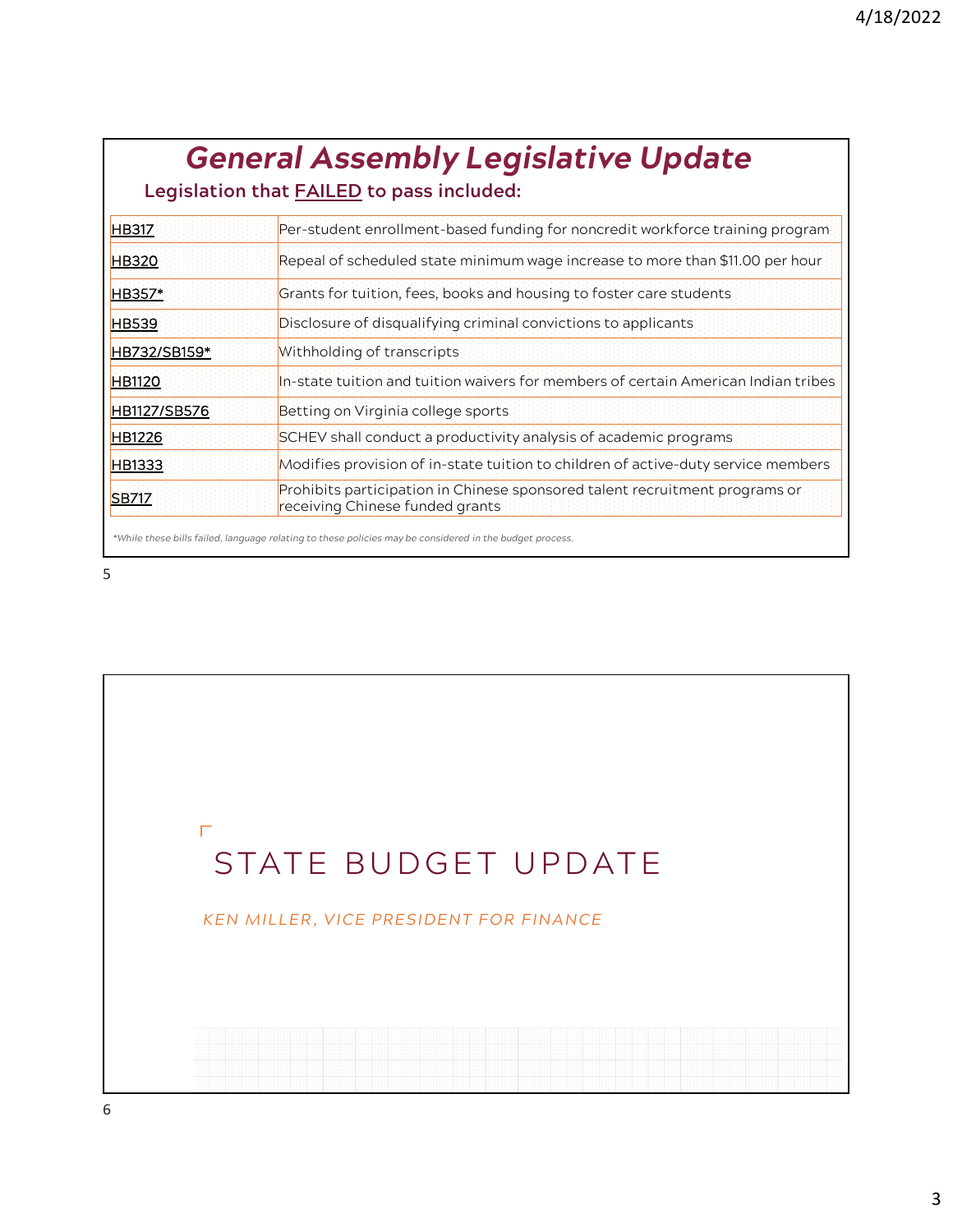|                                                           |                                                                                                                                                      | <b>Operating Support for Virginia Tech</b>                                                                                                             |                                                                                                                                                                  |
|-----------------------------------------------------------|------------------------------------------------------------------------------------------------------------------------------------------------------|--------------------------------------------------------------------------------------------------------------------------------------------------------|------------------------------------------------------------------------------------------------------------------------------------------------------------------|
|                                                           | Executive                                                                                                                                            | House                                                                                                                                                  | Senate                                                                                                                                                           |
| <b>Affordable</b><br>Access                               | \$9.8 million in each year                                                                                                                           | \$15.3 million per year<br>3 percent tuition cap for in-<br>state undergraduates in<br>FY23.                                                           | \$9.8 million in each year                                                                                                                                       |
| Student<br><b>Financial Aid</b> $\big _{\text{Graduate}}$ | Virginia Undergraduate<br>\$1.0 million in first year<br>\$6.6 million in second year<br>\$1.0 million in first year<br>\$1.4 million in second year | Virginia Undergraduate<br>\$1.0 million in first year<br>\$1.0 million in second year<br>Graduate<br>\$0 in first year<br>\$0.5 million in second year | Virginia Undergraduate<br>\$1.0 million in first year<br>\$6.6 million in second year<br>Graduate<br>\$1.0 million in first year<br>\$1.4 million in second year |
| Unique<br>Military<br><b>Activities</b>                   |                                                                                                                                                      | • \$0.4 million in first year<br>• \$0.7 million in second year                                                                                        |                                                                                                                                                                  |

2022-24 State Budget Update Operating Support for Virginia Tech Executive | House | Senate **Focused Ultrasound**  \$2.0 million in each year | \$1.0 million in each year | \$2.0 million in each year **Research Automated Heavy**  N/A  $$2.5$  million per year N/A **Vehicle Research** • Research Equipment: \$1.3 • Research Equipment: \$1.3 • Research Equipment: \$1.3 million in first year million in first year million in first year • Agency Salary: \$0.7 million in Agency Salary: \$0.9 million in • Agency Salary: \$0.7 million **Cooperative**  first year, \$1.3 million in first year, \$1.1 million in in first year, \$1.3 million in **Extension** second year second year second year • O&M of new facilities: \$0.6 O&M of new facilities: \$1.3 O&M of new facilities: \$1.3 million in first year, \$1.5 million in first year, \$1.5 million in first year, \$0.8 million in second year million in second year million in second year  $\sqrt{\frac{1}{2}}$ virginia tech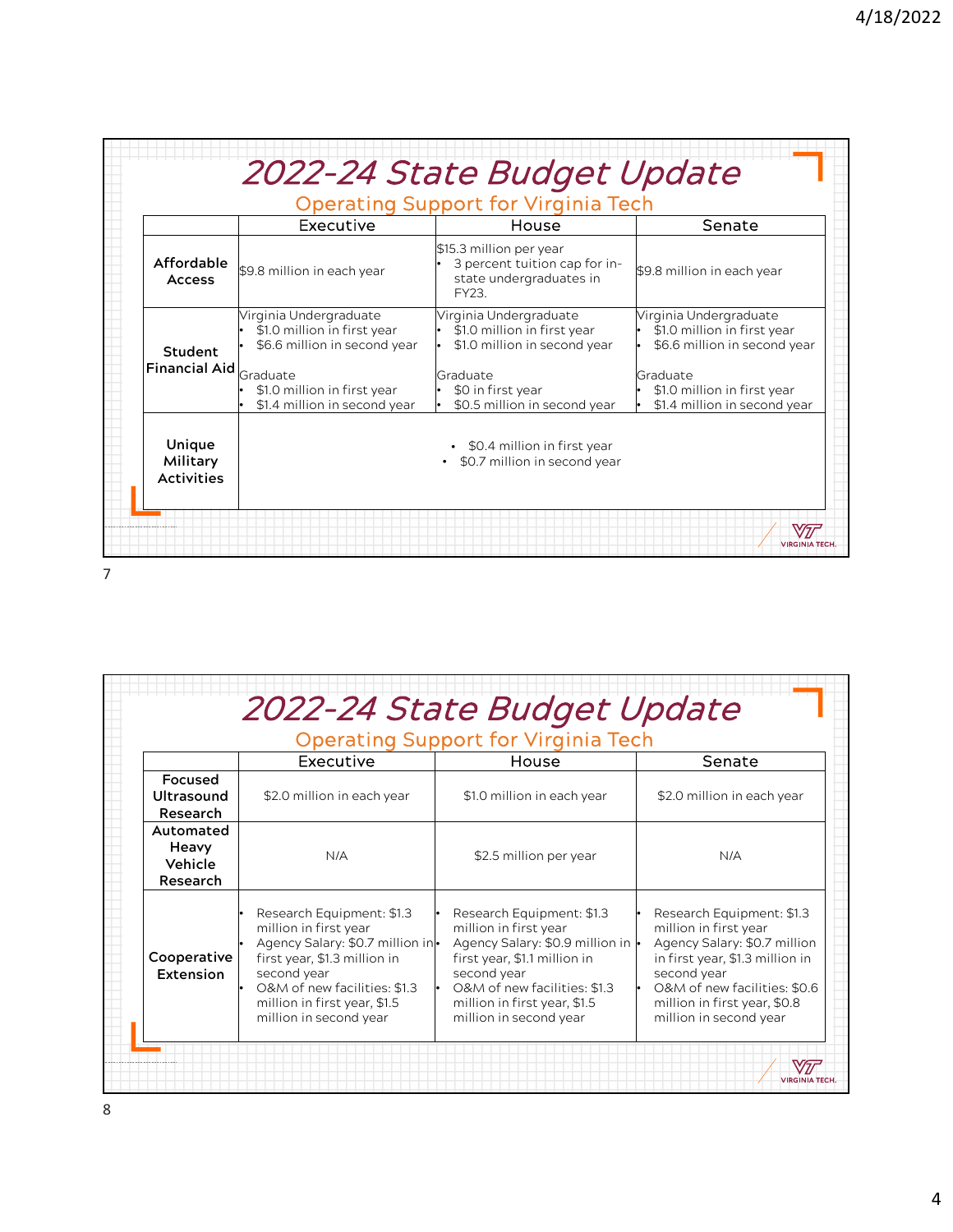|                            |                                                                                                                                                                                                                        | <b>Employee Compensation &amp; Benefits Summary</b>                                                                                                                                                                    |                                                                                                                                                                                                                          |  |  |
|----------------------------|------------------------------------------------------------------------------------------------------------------------------------------------------------------------------------------------------------------------|------------------------------------------------------------------------------------------------------------------------------------------------------------------------------------------------------------------------|--------------------------------------------------------------------------------------------------------------------------------------------------------------------------------------------------------------------------|--|--|
|                            | Executive                                                                                                                                                                                                              | House                                                                                                                                                                                                                  | Senate                                                                                                                                                                                                                   |  |  |
| Employee<br>Raise          | Effective each June 10 <sup>th</sup> :<br>• 5% increase in each year of<br>the biennium<br>lot Includes adjunct faculty and<br>graduate teaching assistants<br>• Merit can be used for faculty<br>and University Staff | Effective each June 10 <sup>th</sup> :<br>$\cdot$ 4% increase in each year of<br>the biennium<br>Includes adjunct faculty and<br>graduate teaching assistants<br>Merit can be used for faculty<br>and University Staff | Effective each June 10 <sup>th</sup> :<br>$\cdot$ 5% increase in each year of<br>the biennium<br>• Includes adjunct faculty and<br>graduate teaching assistants<br>Merit can be used for faculty<br>and University Staff |  |  |
| Employee<br><b>Bonus</b>   | N/A                                                                                                                                                                                                                    | 1% bonus payment effective<br>each December 1 of the<br>biennium                                                                                                                                                       | \$1,000 bonus payment<br>effective June 1, 2022                                                                                                                                                                          |  |  |
| <b>Health</b><br>Insurance | 2.0 percent increase in the first<br>year and 2.5 percent in the<br>second year                                                                                                                                        | No increase in first year due to 2.0 percent increase in the first<br>accumulated savings in state<br>health insurance fund, 2.5<br>percent increase in second year                                                    | year and 2.5 percent in the<br>second year                                                                                                                                                                               |  |  |

|                                                                       | Executive                                                   | House                                                                         | Senate                                                      |  |  |  |  |
|-----------------------------------------------------------------------|-------------------------------------------------------------|-------------------------------------------------------------------------------|-------------------------------------------------------------|--|--|--|--|
| Maintenance<br>Reserve                                                | \$17.9 million per year (increase of<br>\$4.2 million/year) | \$20.2 million per year (increase of<br>\$6.4 million/year)                   | \$17.9 million per year (increase of<br>\$4.2 million/year) |  |  |  |  |
| <b>Randolph Hall</b>                                                  | N/A                                                         | Included in statewide capital<br>construction pool                            | N/A                                                         |  |  |  |  |
| Virginia Tech<br><b>Carilion School of</b><br><b>Medicine Project</b> |                                                             | \$6 million NGF detailed planning for VTCSOM expansion and renovation of FBRI |                                                             |  |  |  |  |
| <b>Improve Center</b><br><b>Woods Complex</b><br>Project              | Included in statewide detailed<br>planning pool             | \$1.0 million NGF<br>planning authorization                                   | Included in statewide detailed<br>planning pool             |  |  |  |  |
| <b>Improve AREC</b><br><b>Facilities Phase I</b>                      | N/A                                                         | \$1.0 million NGF<br>planning authorization                                   | N/A                                                         |  |  |  |  |
| <b>Hampton Roads</b><br><b>AREC Relocation</b>                        | N/A                                                         | \$0.5 million NGF<br>planning authorization                                   | N/A                                                         |  |  |  |  |
| <b>Innovation Campus</b><br>Cost Overrun<br>Supplement                | N/A                                                         | \$9.2 million supplement                                                      | N/A                                                         |  |  |  |  |
| Life, Health, Safety,<br>Accessibility and<br><b>Code Compliance</b>  | \$7.3 million supplement                                    | Included in supplement pool                                                   | \$7.3 million supplement                                    |  |  |  |  |
| Livestock & Poultry<br><b>Facilities Phase I</b>                      |                                                             | Included in supplement pool                                                   |                                                             |  |  |  |  |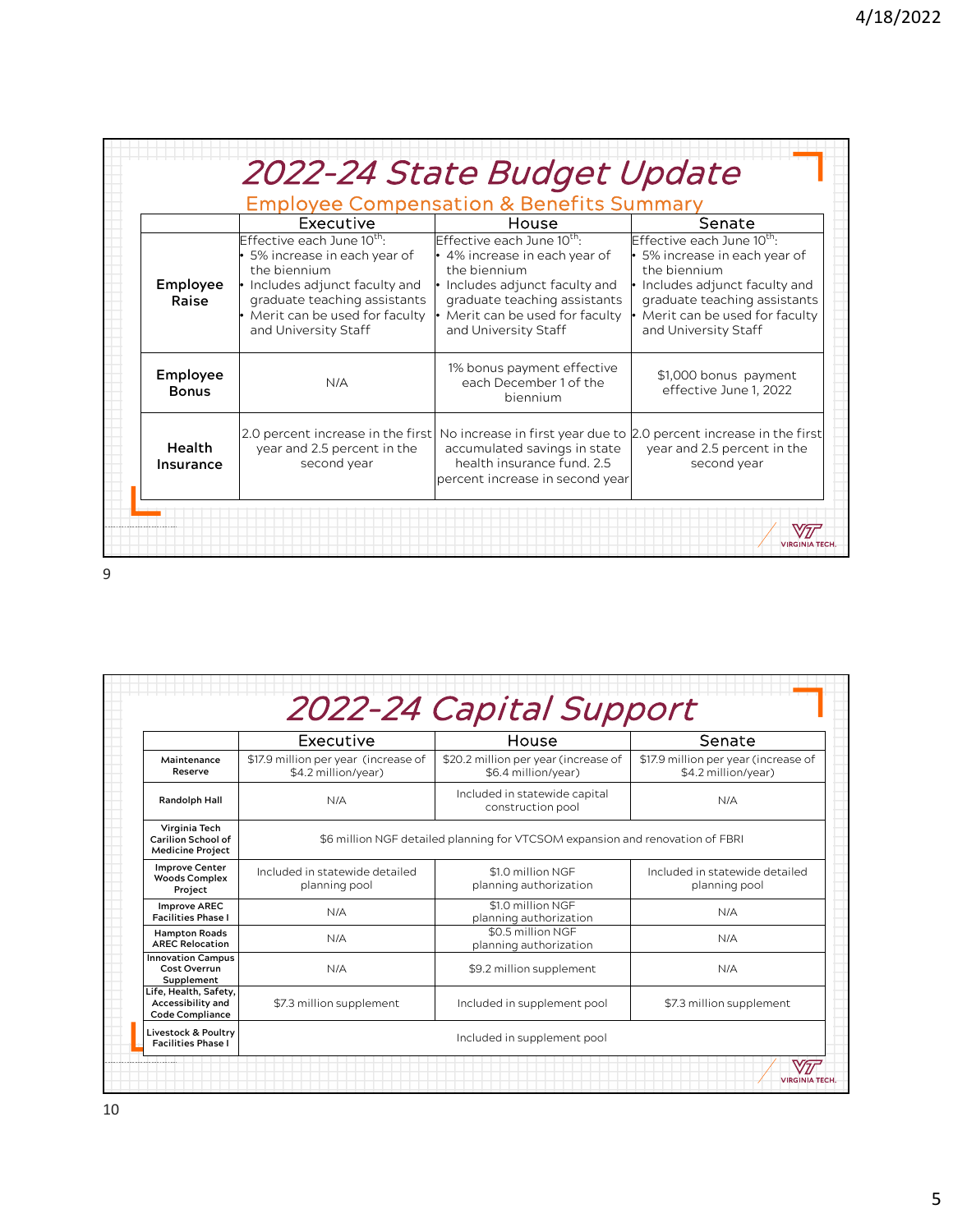



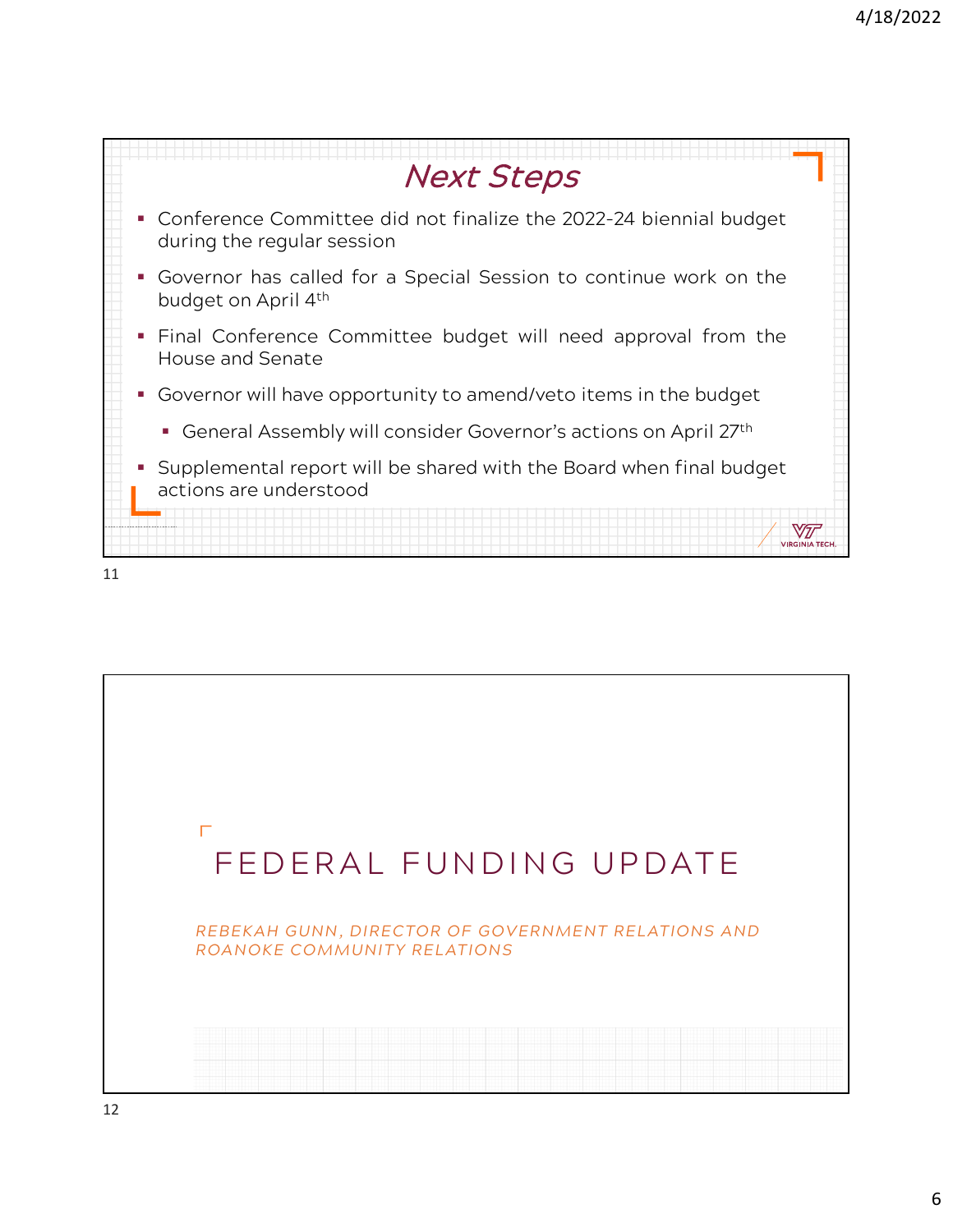

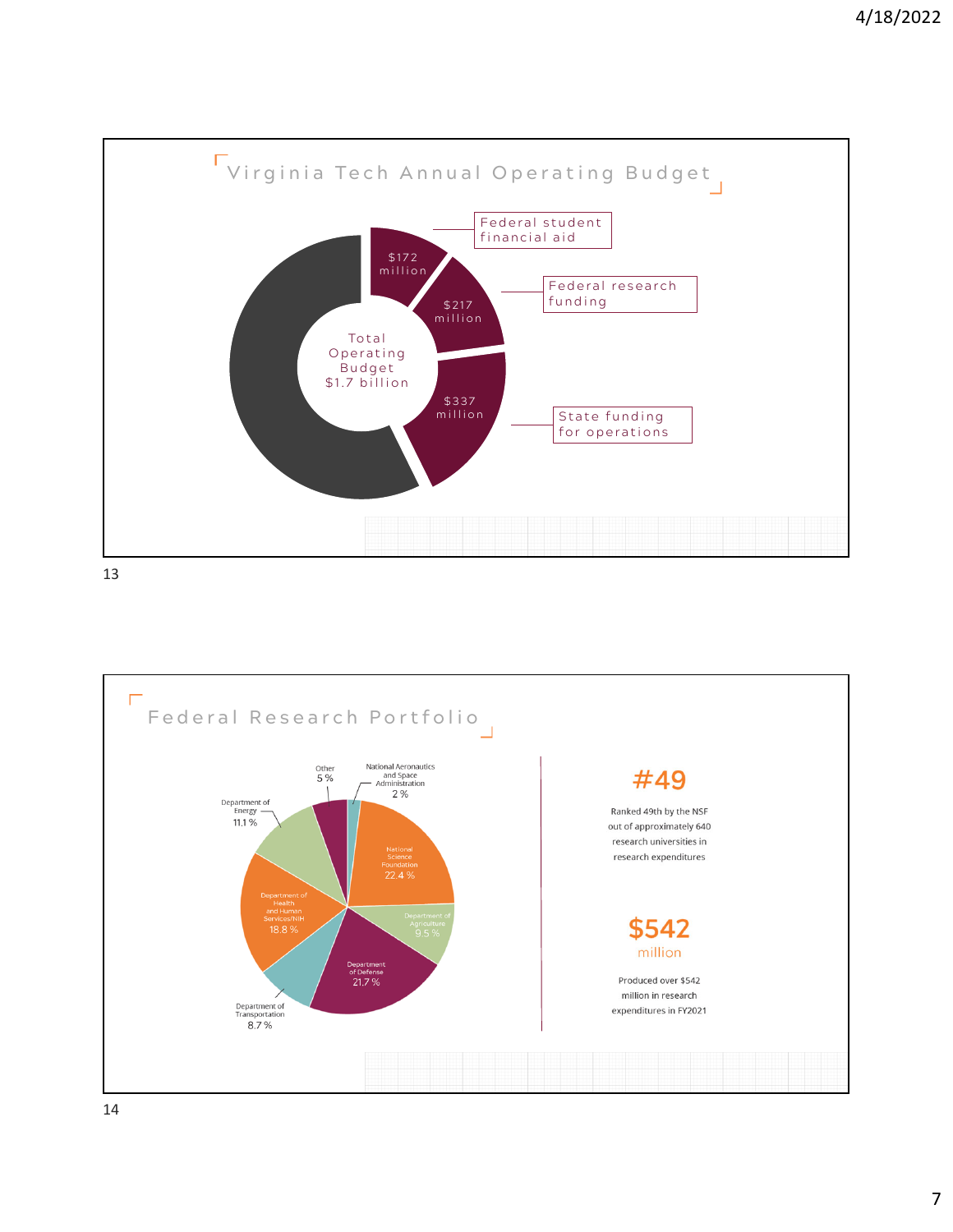

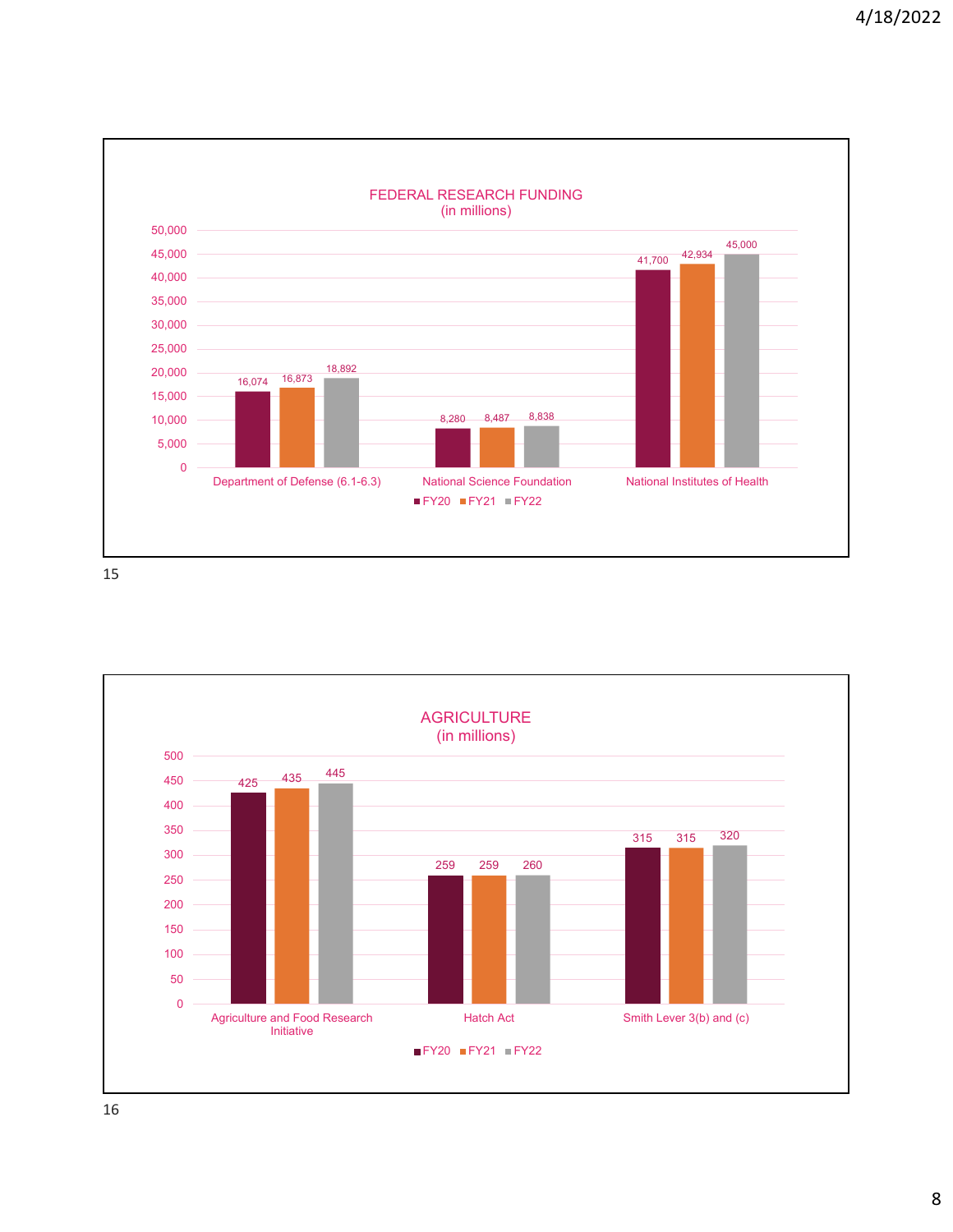

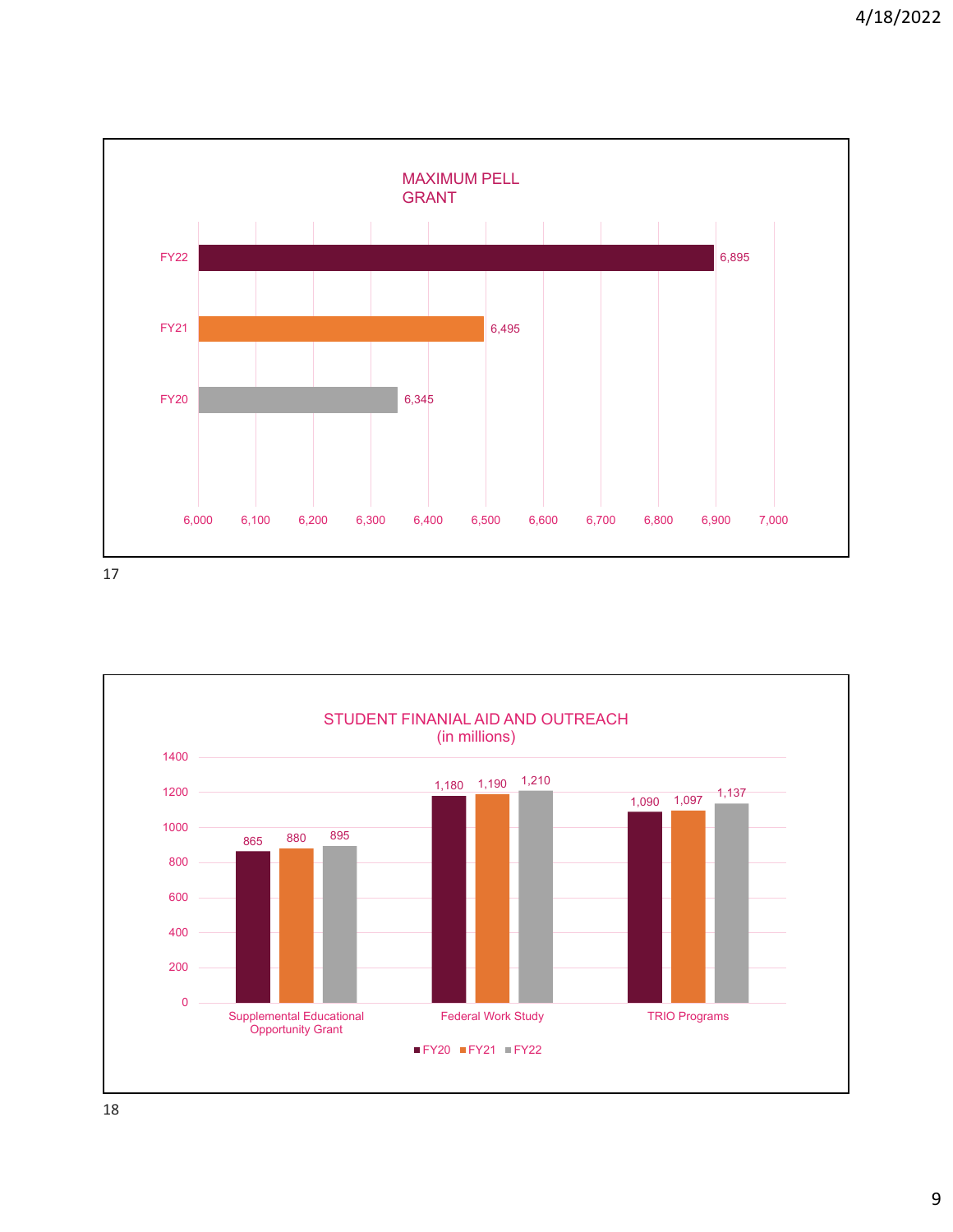| Recipient<br><b>Project Purpose</b><br>Purple Mai'a Foundation<br>Native Hawaiian Fishpond Coastal Monitoring and Outreach<br>Roger Williams University<br>Development for Equitable Growth of Shellfish Aquaculture In-<br>dustry in Rhode Island.<br>Save the Bay<br>Watershed Education Program Initiative<br>Scripps Institution of Oceanography<br>Southern California DDT ocean dumpsite characterization, moni-<br>toring, and research pilot project.<br>State of Hawaii Division of Aquatic<br>Hawaiian Coral Ark Facility Support<br>Resources.<br>Stockton University<br>Stockton University, Costal Resiliency Equipment, Education, and<br>Outreach.<br>The Desert Research Institute<br><b>Climate Research Initiative</b><br><b>Removal of Derelict Lobster Pots</b><br>The Maritime Aquarium at Norwalk<br>The National Aquarium, Inc.,<br>National Aquarium STEM Education Initiative<br>The Nature Conservancy<br>Oyster Aquaculture and Restoration Initiative<br>The Ocean Foundation<br>Oregon Kelp Forest Survey<br>The University of Mississippi<br>Infrasonic Weather Monitoring Research to Improve Detection of<br>Violent Weather.<br><b>Tillamook County</b><br>Tillamook County Fish Passage Restoration<br>University at Albany-SUNY<br>Vertical Sensing Evaluation Initiative<br>University of Delaware/Delaware<br>Sustainable Energy Research<br>State University.<br>University of Hawaii<br>Pu'uloa Shoreline Biocultural Restoration<br>Support for Local and Regional Seafood Systems<br>University of Maine<br>University of Rhode Island<br>On-water Research Facility Initiative<br><b>Plastics Pollution Research Initiative</b><br>University of Rhode Island<br>Sustainable Seafood Research Collaborative<br>University of Rhode Island<br>University of Vermont<br>University of Vermont, Land Cover Observatory<br>University of Wisconsin-Madison<br>Scanning High-resolution Interferometer Sounder (S-HIS) Next<br>Generation (NG).<br>Virginia Polytechnic Institute and<br>Improving Summer Flounder Fisheries Management in a Chang-<br>State University.<br>ing Ocean.<br><b>Worcester State University</b><br>Diversity and Inclusion in STEM Initiative | Recommended (\$)<br>445.000<br>1,600,000<br>300,000<br>5,600,000<br>286,000<br>500,000<br>2,000.000<br>569,000<br>332,000<br>150,000<br>945,000<br>2,000,000<br>2,500,000<br>900,000<br>1,290,000<br>445,000<br>2,000,000<br>250,000<br>1,000,000<br>1,000,000<br>2,000,000<br>1,200,000<br>300,000<br>500,000 | Directed Spending and Plus-Ups<br>Autonomous Vehicle Research in Rural<br>Communities.-The Committee believes that<br>autonomous vehicles have the potential to<br>enhance roadway safety and increase mobility<br>options for all Americans, but have additional<br>challenges to overcome in order to bring these<br>benefits to rural Americans.<br>The Committee provides \$10,000,000 to an<br>accredited university of higher education, or<br>consortia thereof, to conduct research and to work<br>with rural communities to address the additional<br>challenges, including weather variables and<br>differing types of roadways, of bringing the<br>benefits of autonomous vehicles, including freight<br>and delivery vehicles, to rural Americans. |
|----------------------------------------------------------------------------------------------------------------------------------------------------------------------------------------------------------------------------------------------------------------------------------------------------------------------------------------------------------------------------------------------------------------------------------------------------------------------------------------------------------------------------------------------------------------------------------------------------------------------------------------------------------------------------------------------------------------------------------------------------------------------------------------------------------------------------------------------------------------------------------------------------------------------------------------------------------------------------------------------------------------------------------------------------------------------------------------------------------------------------------------------------------------------------------------------------------------------------------------------------------------------------------------------------------------------------------------------------------------------------------------------------------------------------------------------------------------------------------------------------------------------------------------------------------------------------------------------------------------------------------------------------------------------------------------------------------------------------------------------------------------------------------------------------------------------------------------------------------------------------------------------------------------------------------------------------------------------------------------------------------------------------------------------------------------------------------------------------------------------------------------------------------------------------------------------------------------|----------------------------------------------------------------------------------------------------------------------------------------------------------------------------------------------------------------------------------------------------------------------------------------------------------------|----------------------------------------------------------------------------------------------------------------------------------------------------------------------------------------------------------------------------------------------------------------------------------------------------------------------------------------------------------------------------------------------------------------------------------------------------------------------------------------------------------------------------------------------------------------------------------------------------------------------------------------------------------------------------------------------------------------------------------------------------------------|
|----------------------------------------------------------------------------------------------------------------------------------------------------------------------------------------------------------------------------------------------------------------------------------------------------------------------------------------------------------------------------------------------------------------------------------------------------------------------------------------------------------------------------------------------------------------------------------------------------------------------------------------------------------------------------------------------------------------------------------------------------------------------------------------------------------------------------------------------------------------------------------------------------------------------------------------------------------------------------------------------------------------------------------------------------------------------------------------------------------------------------------------------------------------------------------------------------------------------------------------------------------------------------------------------------------------------------------------------------------------------------------------------------------------------------------------------------------------------------------------------------------------------------------------------------------------------------------------------------------------------------------------------------------------------------------------------------------------------------------------------------------------------------------------------------------------------------------------------------------------------------------------------------------------------------------------------------------------------------------------------------------------------------------------------------------------------------------------------------------------------------------------------------------------------------------------------------------------|----------------------------------------------------------------------------------------------------------------------------------------------------------------------------------------------------------------------------------------------------------------------------------------------------------------|----------------------------------------------------------------------------------------------------------------------------------------------------------------------------------------------------------------------------------------------------------------------------------------------------------------------------------------------------------------------------------------------------------------------------------------------------------------------------------------------------------------------------------------------------------------------------------------------------------------------------------------------------------------------------------------------------------------------------------------------------------------|

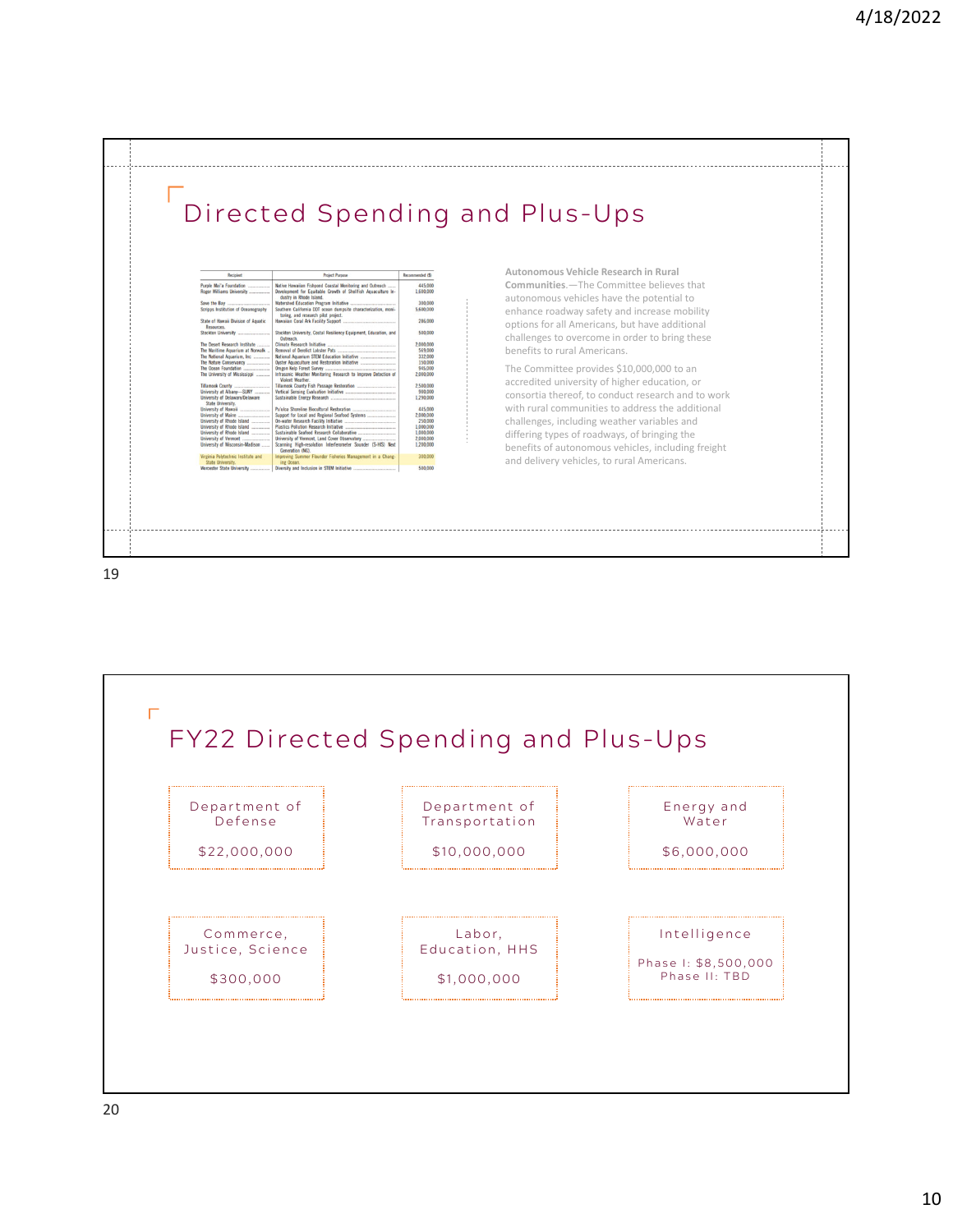

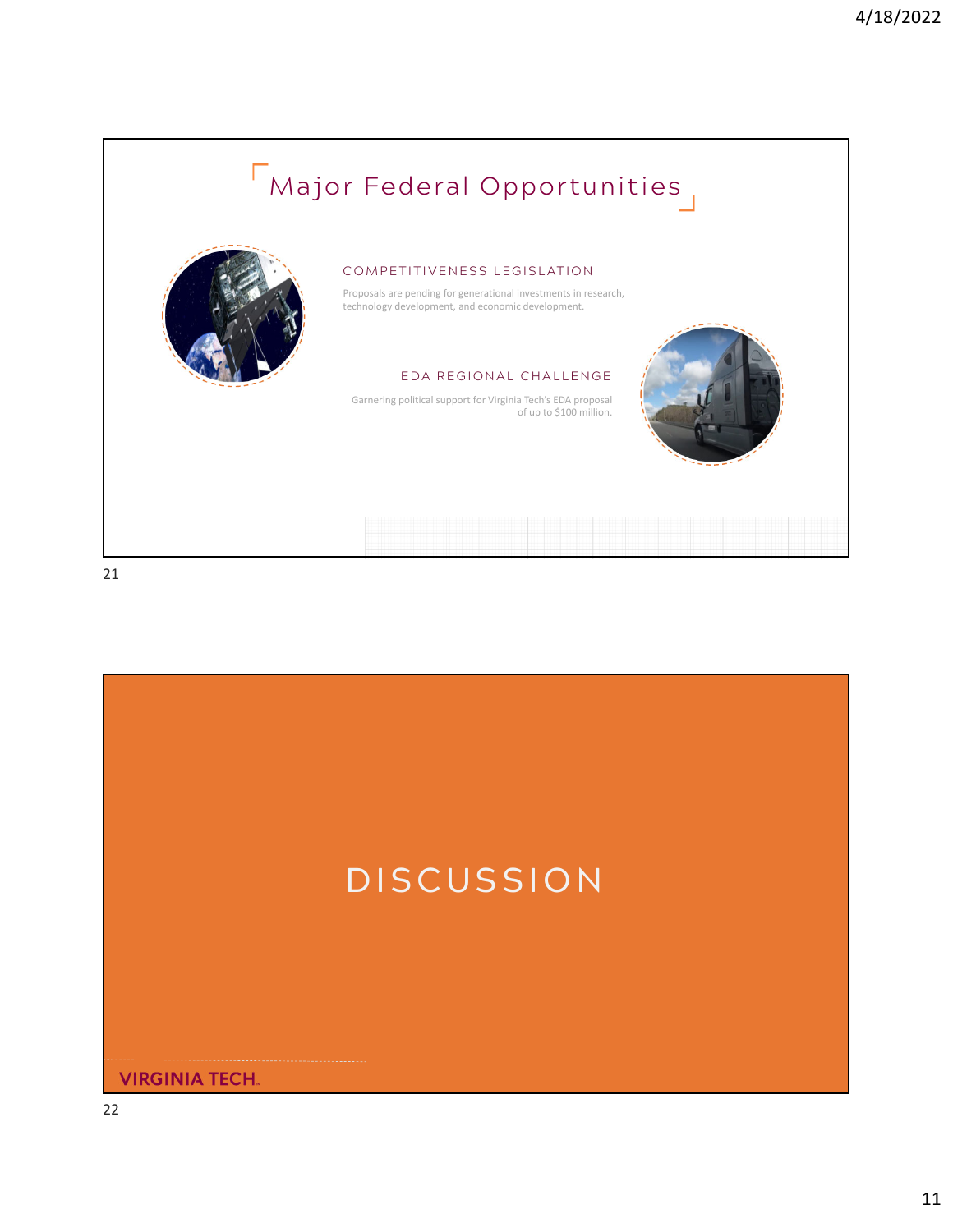|                         | Do you            |             |                   |                   |                   | Do you                  | Do you            |                   |
|-------------------------|-------------------|-------------|-------------------|-------------------|-------------------|-------------------------|-------------------|-------------------|
|                         | approve the       |             |                   |                   |                   | approve COR approve the |                   |                   |
|                         | April 18,         | Do you      | Do you            | Do you            |                   | <b>Resolution</b>       | motion to         | Do you            |
|                         | 2022,             | approve     | approve           | approve           | Do you            | 2021-22A                | take action       | approve           |
|                         | <b>University</b> | <b>CUSP</b> | <b>CUSP</b>       | <b>CUSP</b>       | approve CFA       | and CFA                 | on first          | <b>CUSP</b>       |
|                         | Council           | Resolution  | <b>Resolution</b> | <b>Resolution</b> | <b>Resolution</b> | <b>Resolution</b>       | reading for       | <b>Resolution</b> |
| Name                    | agenda?           | 2021-22F?   | 2021-22G?         | 2021-22H?         | 2021-22C?         | 2021-22D?               | <b>Resolution</b> | 2021-22N?         |
| <b>Tamarah Smith</b>    | Yes               | Yes         | Yes               | Yes               | Yes               | Yes                     | No Response       | No Response       |
| Paul Morton             | Yes               | Yes         | Yes               | Yes               | Yes               | Yes                     | Yes               | Abstain           |
| Marcia F. Feuerstein    | Yes               | Yes         | Yes               | Yes               | Yes               | Yes                     | Yes               | Yes               |
| <b>Matthew Flores</b>   | Yes               | Yes         | Yes               | Yes               | Yes               | Yes                     | Yes               | Yes               |
| Kathy Lu                | Yes               | Yes         | Yes               | Yes               | Yes               | Yes                     | No Response       | No Response       |
| Ken McCrery             | Yes               | Yes         | Yes               | Yes               | Yes               | Yes                     | No Response       | <b>Yes</b>        |
| Rebekah Gunn            | Abstain           | Abstain     | Abstain           | Abstain           | Abstain           | Abstain                 | No Response       | No Response       |
| <b>Ronald Fricker</b>   | Yes               | Yes         | Yes               | Yes               | Yes               | Yes                     | Yes               | Yes               |
| Jeffrey Alwang          | Yes               | Yes         | Yes               | Yes               | Yes               | Yes                     | Yes               | Yes               |
| Anna Ward Bartlett      | Yes               | Yes         | Yes               | Yes               | Yes               | Yes                     | No Response       | No Response       |
| Caroline Lohr           | Yes               | Yes         | Yes               | Yes               | Yes               | Yes                     | No Response       | No Response       |
| Paul Winistorfer        | Yes               | Yes         | Yes               | Yes               | Yes               | Yes                     | Yes               | No Response       |
| Amanda Leckner          | Yes               | Yes         | Yes               | Yes               | Abstain           | Abstain                 | Yes               | Yes               |
| Alex Pomeroy            | Yes               | Yes         | Yes               | Yes               | Abstain           | Abstain                 | No Response       | No Response       |
| Nicole Akers            | Yes               | Yes         | Yes               | Yes               | Yes               | Yes                     | Yes               | Yes               |
| Kim O'Rourke            | Yes               | Yes         | Yes               | Yes               | Yes               | Yes                     | Yes               | Yes               |
| Jennifer Earley         | Abstain           | Abstain     | Yes               | Yes               | Yes               | Yes                     | Yes               | Yes               |
| <b>Cyril Clarke</b>     | Yes               | Yes         | Yes               | Yes               | Yes               | Yes                     | Yes               | Yes               |
| Janice Austin           | Yes               | Yes         | Yes               | Yes               | Yes               | Yes                     | Yes               | Yes               |
| <b>Robert Weiss</b>     | Yes               | Yes         | Yes               | Yes               | Yes               | Yes                     | Yes               | Yes               |
| Evan Lavender-Smith Yes |                   | Yes         | Yes               | Yes               | Yes               | Yes                     | Yes               | No Response       |
| Sean Corcoran           | Yes               | Yes         | Yes               | Yes               | Yes               | Yes                     | Yes               | Yes               |
| Don Hempson             | Yes               | Yes         | Yes               | Yes               | Yes               | Yes                     | Yes               | Yes               |
| <b>Chris Kiwus</b>      | Yes               | Yes         | Yes               | Yes               | Yes               | Yes                     | Yes               | Yes               |
| Masoud Agah             | Yes               | Yes         | Yes               | Yes               | Yes               | Yes                     | Yes               | Yes               |
| Jack Leff               | Yes               | Yes         | Yes               | Yes               | Yes               | Yes                     | Yes               | Yes               |
| John Benner             | Yes               | Yes         | Yes               | Yes               | Yes               | Yes                     | No Response       | No Response       |
| <b>Julie Ross</b>       | Yes               | Yes         | Yes               | Abstain           | Yes               | Yes                     | Abstain           | Yes               |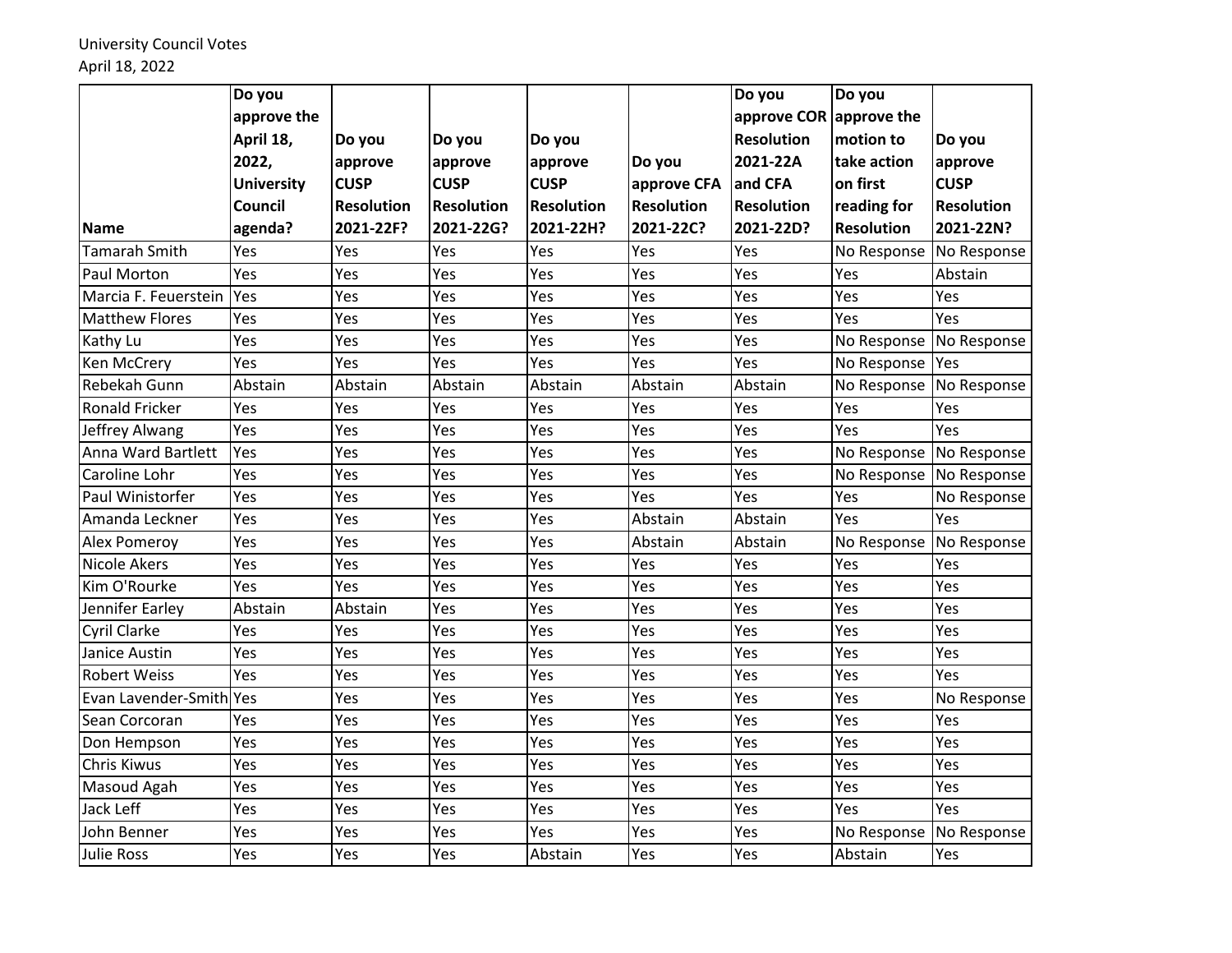|                           | Do you            |                   |                   |                   |                   | Do you                  | Do you            |                   |
|---------------------------|-------------------|-------------------|-------------------|-------------------|-------------------|-------------------------|-------------------|-------------------|
|                           | approve the       |                   |                   |                   |                   | approve COR approve the |                   |                   |
|                           | April 18,         | Do you            | Do you            | Do you            |                   | <b>Resolution</b>       | motion to         | Do you            |
|                           | 2022,             | approve           | approve           | approve           | Do you            | 2021-22A                | take action       | approve           |
|                           | <b>University</b> | <b>CUSP</b>       | <b>CUSP</b>       | <b>CUSP</b>       | approve CFA       | and CFA                 | on first          | <b>CUSP</b>       |
|                           | Council           | <b>Resolution</b> | <b>Resolution</b> | <b>Resolution</b> | <b>Resolution</b> | <b>Resolution</b>       | reading for       | <b>Resolution</b> |
| Name                      | agenda?           | 2021-22F?         | 2021-22G?         | 2021-22H?         | 2021-22C?         | 2021-22D?               | <b>Resolution</b> | 2021-22N?         |
| <b>Bryan Garey</b>        | Yes               | Yes               | Yes               | Yes               | Yes               | Yes                     | Yes               | Yes               |
| <b>Kevin Davy</b>         | Yes               | Yes               | Yes               | Yes               | Yes               | Yes                     | Yes               | No Response       |
| Melissa Chase             | Yes               | Yes               | Yes               | Yes               | Yes               | Yes                     | Yes               | Yes               |
| <b>Ken Miller</b>         | Yes               | Yes               | Yes               | Yes               | Yes               | Yes                     | Yes               | Yes               |
| David Tegarden            | Yes               | Yes               | Yes               | Yes               | Yes               | Yes                     | Yes               | Yes               |
| <b>Kelly Oaks</b>         | Yes               | Yes               | Yes               | Yes               | Yes               | Yes                     | Yes               | Yes               |
| <b>Ainsley Cragin</b>     | Yes               | Yes               | Yes               | Yes               | Yes               | Yes                     | Yes               | Yes               |
| Holli Gardner Drewry Yes  |                   | Yes               | Yes               | Yes               | Yes               | Yes                     | Yes               | Yes               |
| <b>Sue Teel</b>           | Yes               | Yes               | Yes               | Yes               | Yes               | Yes                     | Yes               | Yes               |
| <b>Robin Queen</b>        | Yes               | Yes               | Yes               | Yes               | Yes               | Yes                     | Yes               | Yes               |
| <b>Frances McCarty</b>    | Yes               | Yes               | Yes               | Yes               | Yes               | Yes                     | Yes               | Yes               |
| Saied Mostaghimi          | Yes               | Yes               | Yes               | Yes               | Yes               | Yes                     | Yes               | Yes               |
| <b>Judy Alford</b>        | Yes               | Yes               | Yes               | Yes               | Yes               | Yes                     | Yes               | Yes               |
| <b>Rosemary Blieszner</b> | Yes               | Yes               | Yes               | Yes               | Yes               | Yes                     | Yes               | Yes               |
| Andre Muelenaer           | Yes               | Yes               | Yes               | Yes               | Yes               | Yes                     | Yes               | Yes               |
| Lisa Wilkes               | Yes               | Yes               | Yes               | Yes               | Yes               | Yes                     | Yes               | Yes               |
| <b>Robert Sumichrast</b>  | Yes               | Yes               | Yes               | Yes               | Yes               | Yes                     | Yes               | Yes               |
| Dan Givens                | Yes               | Yes               | Yes               | Yes               | Yes               | Yes                     | Yes               | Yes               |
| Lance Collins             | Yes               | Yes               | Yes               | Yes               | Yes               | Yes                     | Yes               | Yes               |
| <b>Bruce Harper</b>       | Yes               | Yes               | Yes               | Yes               | Yes               | Yes                     | Yes               | Yes               |
| <b>Susan Anderson</b>     | Yes               | Yes               | Yes               | Yes               | Yes               | Yes                     | Yes               | Yes               |
| LaTawnya Burleson         | Yes               | Yes               | Yes               | Yes               | Yes               | Yes                     | Yes               | Yes               |
| <b>Tyler Walters</b>      | Yes               | Yes               | Yes               | Yes               | Yes               | Yes                     | Yes               | Yes               |
| Karen Eley Sanders        | Yes               | Yes               | Yes               | Yes               | Yes               | Yes                     | Yes               | No Response       |
| Michael Friedlander       | Yes               | Yes               | Yes               | <b>No</b>         | Yes               | Yes                     | No Response       | Abstain           |
| Diane Agud                | Yes               | Yes               | Yes               | Yes               | Yes               | Yes                     | Yes               | Yes               |
| <b>Mohamed Hussein</b>    | Yes               | Yes               | Yes               | Yes               | Yes               | Yes                     | Yes               | Yes               |
| Lynsay Belshe             | Yes               | Yes               | Yes               | Yes               | Yes               | Yes                     | Yes               | Yes               |